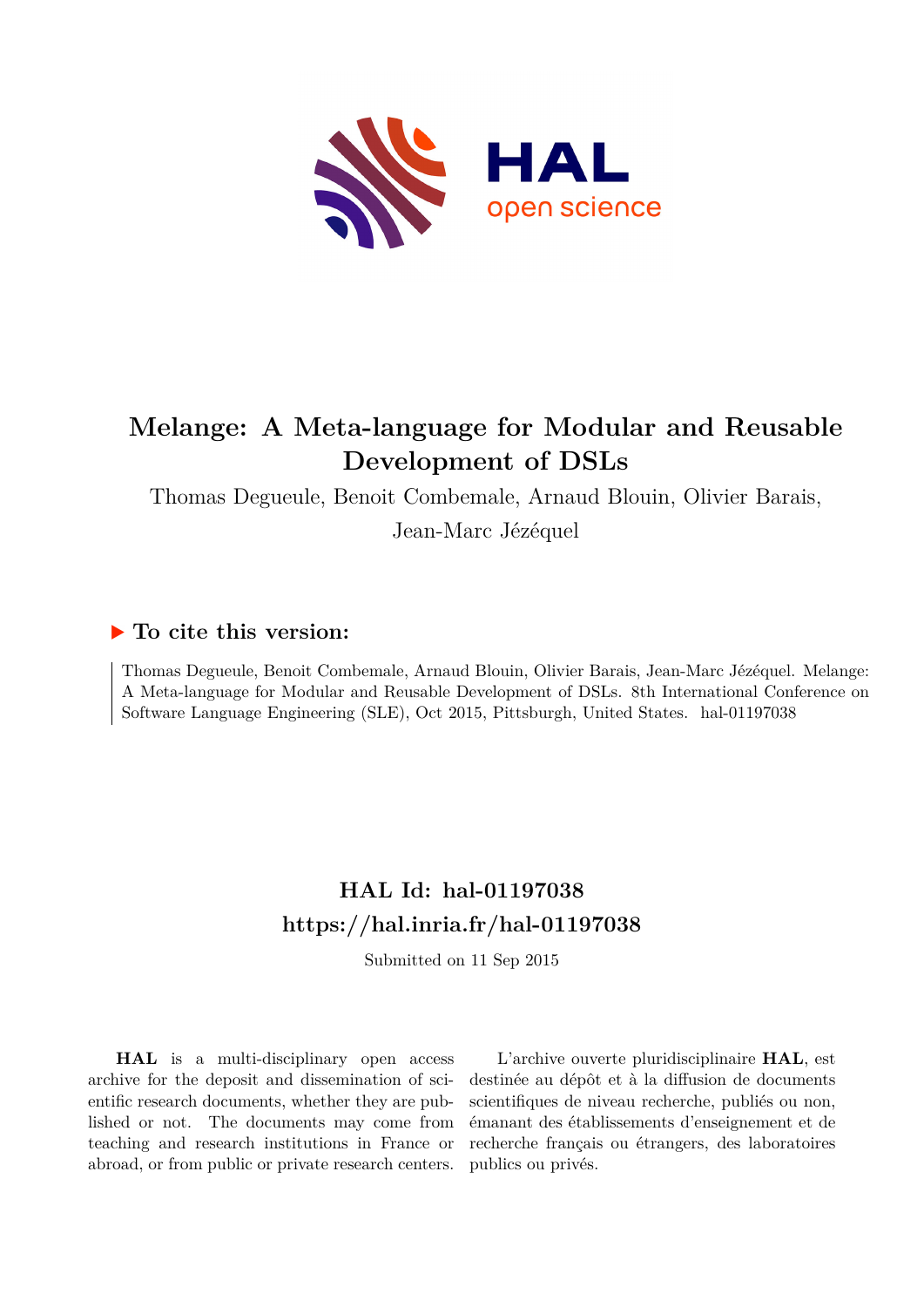## Melange: A Meta-language for Modular and Reusable Development of DSLs

Thomas Degueule

INRIA, France thomas.degueule@inria.fr

Benoit Combemale INRIA, France benoit.combemale@inria.fr Arnaud Blouin

INSA Rennes, France arnaud.blouin@irisa.fr

Olivier Barais

University of Rennes 1, France olivier.barais@irisa.fr

University of Rennes 1, France jezequel@irisa.fr

Jean-Marc Jézéquel

## Abstract

Domain-Specific Languages (DSLs) are now developed for a wide variety of domains to address specific concerns in the development of complex systems. When engineering new DSLs, it is likely that previous efforts spent on the development of other languages could be leveraged, especially when their domains overlap. However, legacy DSLs may not fit exactly the end user requirements and thus require further extension, restriction, or specialization. While current language workbenches provide import mechanisms, they usually lack an explicit support for such customizations of imported artifacts. In this paper, we propose an approach for building DSLs by safely assembling and customizing legacy DSLs artifacts. This approach is based on typing relations that provide a reasoning layer for manipulating DSLs while ensuring type safety. On top of this reasoning layer, we provide an algebra of operators for extending, restricting, and assembling separate DSL artifacts. We implemented the typing relations and algebra into the Melange meta-language. We illustrate Melange through the modular definition of an executable modeling language for the Internet Of Things domain. We show how it eases the definition of new DSLs by maximizing the reuse of legacy artifacts without introducing issues in terms of performance, technical ecosystem compatibility, or generated code volume.

*Categories and Subject Descriptors* D.3.2 [*Language Classifications*]: Specialized application languages

*Keywords* Domain-specific languages, language reuse, language composition, model typing, melange

## 1. Introduction

Extending the time-honored practice of separation of concerns, Domain-Specific Languages (DSLs) are increasingly used to handle different, complex concerns in softwareintensive system development. However, the definition of a DSL and the associated tools (*i.e.* checkers, simulators, generators) require significant development efforts for, by definition, a limited audience and a DSL that is doomed to evolve as the concepts in the domain and the expert understanding of the domain evolve.

Despite the wide range of domains in which DSLs are used and their constant evolution, many of them are close and share commonalities such as a particular action language or a common paradigm (*e.g.* the family of DSLs for statecharts [6]). Recent work in the community of Software Language Engineering focused on language workbenches that support the modular design of DSLs, and the possible reuse of such *modules* (usually using a scattered clause import linking separate artifacts) [26, 43]. Besides, particular composition operators have been proposed for unifying or extending existing languages [33]. However, while most of the approaches propose either a diffuse way to reuse language modules, or to reuse as is complete languages, there is still little support for easily assembling language modules with customization facilities (*e.g.* restriction) in order to finely tune the resulting DSL according to the language designer's requirements.

In this paper, we present Melange, a tool-supported metalanguage in which legacy DSLs are assembled and customized to produce new ones. Melange provides specific constructs to assemble various abstract syntax and operational semantics artifacts into a DSL. DSLs can then be used as firstclass entities to be reused, extended, restricted or adapted into other DSLs. Melange relies on typing relations that statically ensure the structural correctness of the produced DSLs, and subtyping relations between DSLs to reason about their substitutability. Newly produced DSLs are correct by construction, ready for production (*i.e.* the result can be deployed and used as is), and reusable in a new assembly.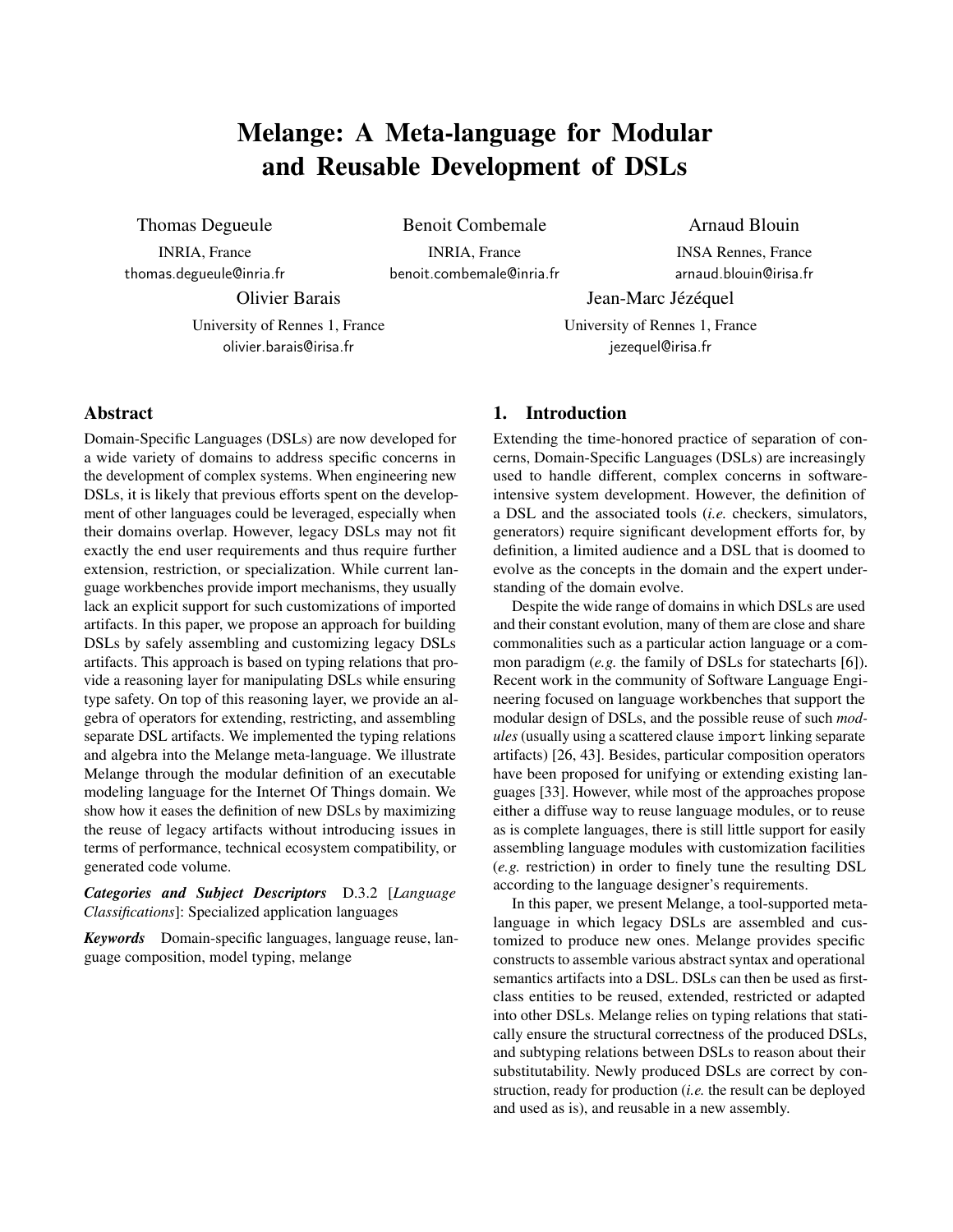We illustrate the benefits of the proposed language operators and type system by designing a new executable modeling language for the Internet Of Things domain. We show how the proposed approach eases the definition of new DSLs by maximizing the reuse of legacy artifacts without introducing issues in terms of performance, technical ecosystem compatibility, or generated code volume.

The remainder of this paper is organized as follows. Section 2 gives an overview of the approach, further detailed with the algebra for DSL assembly and customization (Section 3) and its support in the dedicated meta-language Melange (Section 4). Then we illustrate our approach with a significant case study in Section 5. Finally, Section 6 discusses related work, and Section 7 concludes and discusses several perspectives of our work.

## 2. Approach Overview

Domain-specific languages are typically defined through three main concerns: abstract syntax, concrete syntax(es) and semantics. Various approaches may be employed to specify each of them, usually using dedicated meta-languages [44]. The abstract syntax specifies the domain concepts and their relations and is defined by a metamodel or a grammar. This choice often depends on the language designer's background and culture. Examples of meta-languages for specifying the abstract syntax of a DSL include EMOF [1] and SDF [19]. The semantics of a DSL can be defined using various approaches including axiomatic semantics, denotational semantics, operational semantics, and their variants [36]. Concrete syntaxes are usually specified as a mapping from the abstract syntax to textual or graphical representations, *e.g.* through the definition of a parser or a projectional editor [46]. In this paper, we focus on DSLs whose abstract syntaxes are defined with metamodels and whose semantics are defined in an operational way through the definition of computational steps designed following the interpreter pattern [17]. Computational steps may be defined in different ways, *e.g.* using aspect-oriented modeling [23] or endogenous transformations [5]. In this paper, however, we only focus on the weaving of computational steps in an object-oriented (OO) fashion with the interpreter pattern. In such a case, specifying the operational semantics of a DSL involves the use of an action language to define methods that are statically introduced directly in the concepts of its abstract syntax [24]. It is worth noting that the proposed approach can easily be adapted to other kinds of operational semantics specification mechanisms, such as endogenous transformations in a functional way. We do not address in this paper the problem of concrete syntax composition and customization.

Figure 1 gives a high-level overview of our approach. On the right side are legacy language artifacts that must be reused and assembled to build new DSLs. Imported artifacts include abstract syntax and semantics, possibly with their corresponding tools and services (*e.g.* checkers,



Figure 1: DSLs Assembly and Customization

or transformations). These tools consist in manipulating models conforming to a particular metamodel. Similarly, semantic definitions directly access and manipulate model elements for execution or compilation purposes. Hence, abstract syntax and semantics are related one another through *binding* relations: semantics artifacts *require* a particular shape of abstract syntax, which is *provided* by a given metamodel. On the left side of Figure 1 are the newly built languages. *Assembly operators (merge<sub>S</sub>, weave)* realize the transition from legacy artifacts to new DSLs. They import and connect disparate language artifacts, *e.g.* by merging different abstract syntaxes or by binding a given semantics to a new syntax. Naturally, the same artifacts can be reused in different assemblies. The output of assembly operators is encapsulated in a language definition. Once new assemblies are created, *customization operators* (*slice*, *merge<sub>L</sub>*, *inherits*) offer the possibility to refine the newly built DSLs so as to meet additional requirements or to fit a specialized context. Both assembly and customization operators are captured in an algebra (*cf.* Section 3).

Assembling and customizing DSLs is a complex task that requires checking the composability of heterogeneous parts and the validity of the result. For example, based on Figure 1, it is clear that *Sem1* can be woven on *L4* only if it can be bound to its syntax *MM2*. Similarly, the intuitive meaning of inheritance, as found in most OO languages, implies the compatibility between the super- and sub- elements. It follows that the compatibility between *L1* and *L3* in Figure 1 must be ensured to guarantee that *L1*'s tooling can be reused for *L3*. What is missing here to guarantee these properties is an abstraction layer that would support reasoning about the compatibility between different languages artifacts. In our approach, we rely on the notion of model typing as introduced by Steel *et al.* [42] and further refined by Guy *et al.* [18]. Model types are structural interfaces over the abstract syntax of a language, defined by a metamodel. As such, they also take the form of a metamodel. They are linked one another by subtyping relations that specify if a model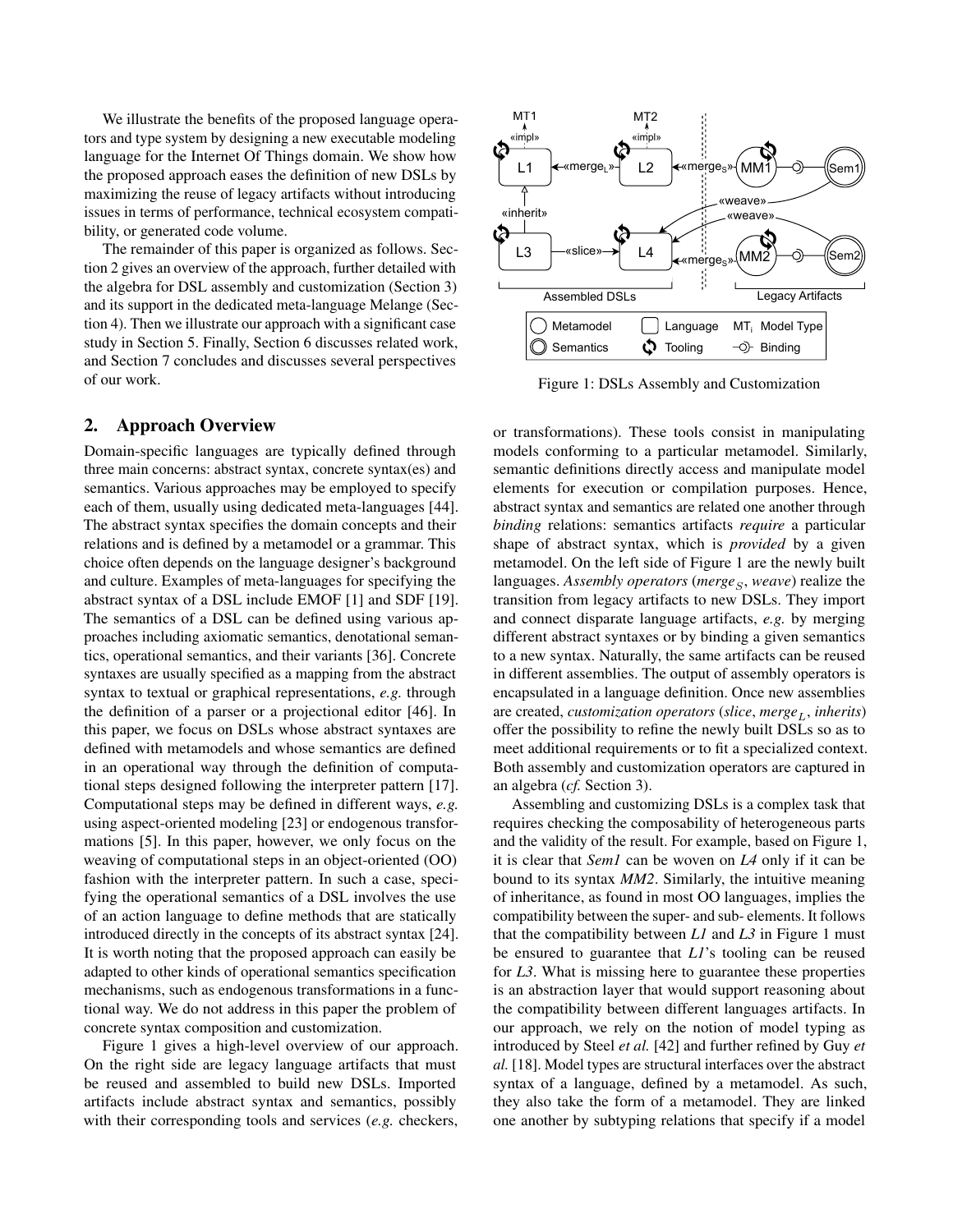

Figure 2: Model Typing Relations

conforming to a given metamodel can be manipulated through another metamodel. Several metamodels may *implement* the same model type, meaning that transformations and tools defined over a model type can be reused for all matching metamodels. Moreover, model typing allows to reason about the compatibility between different metamodels.

We further extend the concept of model typing by explicitly separating implementations of languages (*i.e.* abstract syntax, semantics, and tools) from their structural interfaces (*i.e.* model types exposing part of their features) as canonical representation of languages. As depicted in Figure 2, each language has at least one model type that captures its structural interface. Then, the associated type system enables reasoning about compatibility between different artifacts, *e.g.* to check whether a given semantics can be applied on a given abstract syntax, or to ensure that within an inheritance relation the sub-language remains compatible with the super-language.

## 3. An Algebra for DSL Assembly and Customization

In this section, we introduce an abstract algebraic specification of operators for language assembly and customization. This specification is mainly intended to serve as a reference for the implementation of a concrete meta-language that would support the aforementioned approach. We first provide the definitions and concepts required to define the algebra (Section 3.1). Then, we introduce the operators for language assembly (Section 3.2) and customization (Section 3.3).

#### 3.1 Language Definition

Based on the informal conceptual model of Section 2, we define a language  $\mathcal L$  as a 3-tuple of its abstract syntax, semantics, and exact model type:

$$
\mathcal{L} \triangleq \langle AS, Sem, MT \rangle
$$

Including the exact model type of a language into the tuple allows to directly specify the impact of each of the operators of the algebra on the typing layer. As explained in Section 3.1.3, model types also indirectly support the reuse of languages tooling. In the following, for any language  $\mathcal{L}$ , we denote  $AS(\mathcal{L})$  its abstract syntax,  $Sem(\mathcal{L})$  its semantics, and  $MT(\mathcal{L})$  its exact model type. On non-ambiguous cases, we simply refer to them as  $AS$ , Sem, and MT. The next sub-sections detail each of them.





(c) Resulting Metamodel

Figure 3: Syntax Merging Operator

#### 3.1.1 Syntax and Syntax Merging

In our algebra, the abstract syntax  $AS$  of a language  $\mathcal L$  is specified using a metamodel, *i.e.* a multigraph of classes and their relations. When assembling several abstract syntaxes, their concepts must be merged together so that the resulting abstract syntax is no less capable than its ancestors. Informally, this means that the abstract syntax resulting from the merge must incorporate concepts from all languages and merge the definitions of shared elements. In our specific case, merging several abstract syntaxes boils down to the problem of metamodel composition [10]. Figure 3 illustrates the syntax merging operator on a simple example. We use the terms *receiving metamodel*, *merged metamodel*, and *resulting metamodel* to refer to the three metamodels involved in the merging operation. Similarly, the terms *receiving language* and *resulting language* will be used throughout this section.

Depending on the meta-language used for defining metamodels, different merging operators may be employed with different policies for matching and merging rules, conflicts management, *etc.*. The choice of the concrete semantics of the syntax merging operator is left to the implementer of the algebra, and a concrete implementation is described in Section 4.3. In the remainder of this section, we denote  $\circ$  the abstract syntax merging operator.

#### 3.1.2 Semantics and Semantics Merging

The semantics  $Sem$  of a language  $\mathcal L$  is defined by a sequence of aspect definitions  $A_i^t$ , where A is a class, t is a pointcut and  $i$  is the index of A in the sequence. In this case, the pointcut t specifies the concept of the language's abstract syntax (a meta-class) on which the aspect must be ultimately woven.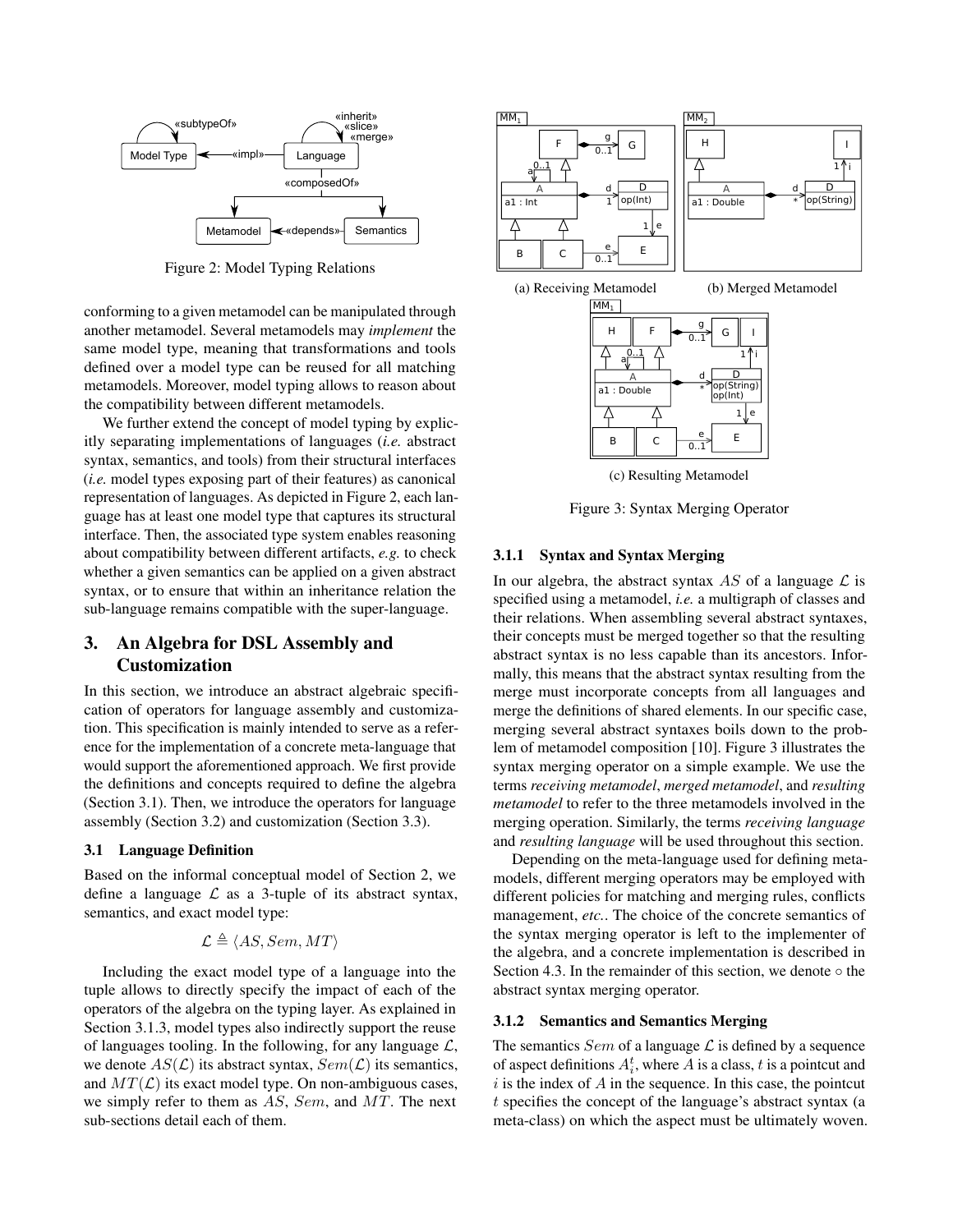The advice is the class A itself, consisting of attributes and methods. When a joinpoint is found, *i.e.* when a matching concept is found in the language, elements of the advice are inserted in the target meta-class. Since aspects are defined using classes in an OO manner, they may inherit from each other. To cope with possible specialization and redefinition of methods, aspects are ordered by hierarchy in a sequence:

$$
Sem(\mathcal{L}) \triangleq (A_i^t \in Aspects) \text{ where}
$$
  
\n
$$
\forall A_i^t \in Sem(\mathcal{L}), \exists c \in AS(\mathcal{L}): c \text{ match } t
$$
  
\n
$$
\forall A_i^t, A_j^t \in Sem(\mathcal{L}): A_i^t \lhd A_j^t \implies i > j
$$

where  $match$  denotes the joinpoint matching relation and  $\triangleleft$  denotes the class inheritance operator. For a language to be well-formed, each of its aspects must have a matching meta-class in its abstract syntax; this is what the first property ensures. Ordering the aspects that compose a semantics in a sequence lets the choice of linearization and/or disambiguation opened to the implementer when several aspects are in conflicts (*e.g.* insert the same method on the same target *t*). The merging of two semantics, denoted  $Sem \bullet Sem'$ , consists in producing a new semantics structure. As the definition shows, merging two semantics is equivalent to concatenating their sequences of aspects. As a result, this operator is not commutative and any redefinition of an aspect or method in  $Sem'$  overrides the previous definition in  $Sem$ :

$$
Sem \bullet Sem' \equiv Sem \frown Sem'
$$

where  $\sim$  denotes the sequence concatenation operator. We also denote sig the *signature* of an aspect A. The signature of an aspect is a metamodel that exposes all the features (*i.e.* properties and methods) defined in an aspect and its dependencies, omitting the concrete method bodies. The signature of a semantic specification Sem is thus defined as the structural merge (through ◦) of the signature of the aspects that compose it:

$$
sig(Sem) \triangleq \bigcup_{A_i^t \in Sem}^{\circ} sig(A_i^t)
$$

#### 3.1.3 Model Typing

Each language  $\mathcal L$  has one exact model type  $MT$ . Like abstract syntaxes, model types are described with a metamodel. The exact model type of a language is its most precise structural interface, *i.e.* the model type that exposes all its features. Thus, the exact model type of a language exposes both its concepts and their relations (*i.e.* its metamodel) and the signature of its semantics (newly inserted features and methods). Hence, the exact type  $MT$  of a language  $\mathcal L$  is defined as the structural merge of its abstract syntax and the signature of its semantics:

$$
MT(\mathcal{L}) \triangleq AS(\mathcal{L}) \circ sig(Sem(\mathcal{L}))
$$

Any change in either the abstract syntax or the signature of the semantics of a language will result in a different type. The issue of tooling is indirectly addressed through the reasoning capabilities provided by the model typing layer: if the result of the application of operators leads to a language  $\mathcal L$  whose model type  $MT$  is a subtype of the model type  $MT'$  of another language  $\mathcal{L}'$ , then tools defined for  $\mathcal{L}'$  can be reused as is for  $\mathcal L$ . In the following, we denote  $\lt$ : the subtyping relation between model types.

#### 3.2 Operators for Language Assembly

#### 3.2.1 Syntax Merging

When building new languages, it is likely that previously defined language abstract syntax fragments may be reused as is. For instance, the syntactic constructs of a simple action language (*e.g.* with expressions, object manipulation, basic I/O) may be shared by any language encompassing the expression of queries or actions. This first scenario of language assembly thus consists in importing a fragment of abstract syntax from another language to reuse its definition. In such a case, the language resulting from the merge of the receiving language and the merged abstract syntax must incorporate all the concepts of both, while preserving the semantics of the receiving language. Also, its model type must be updated accordingly to incorporate the new syntactic constructs. Hence, we specify the merging of an abstract syntax into a language, denoted  $\stackrel{m}{\leftarrow}$ , as follows:

$$
\mathcal{L} \xleftarrow{m} AS' = \langle AS \circ AS', Sem, MT \circ AS' \rangle
$$

In most cases, the resulting model type  $MT' = MT \circ AS'$ is a subtype of both  $AS'$  and  $MT$  since it incorporates the features of both. It is however worth noting that new elements introduced in a model type with the  $\circ$  operator may break the compatibility with the super model type in some cases (*e.g.* the introduction of a new mandatory feature [18]). In the former case, when the compatibility can be ensured through subtyping, tooling defined over  $AS'$  and/or  $\mathcal L$  (e.g. transformations, checkers) can be reused as is on the resulting language.

#### 3.2.2 Semantics Weaving

Another scenario of language assembly consists in importing predefined semantics elements in a language. When different languages share some close abstract syntax, such as different flavors of an action language, their semantics are likely to be similar, at least for the common subparts (*e.g.* the semantics of integer addition is likely to remain unchanged). When the case arises, one would like to import the semantics definition of addition from one action language to another. We denote  $\stackrel{w}{\leftarrow}$  the semantics weaving operator, which consists in weaving a semantics  $Sem'$  on a language  $L$ . In such a case, the two semantics are merged and the exact type of  $\mathcal L$ is updated to incorporate the syntactic signature of the new semantics:

$$
\mathcal{L} \xleftarrow{w} Sem' = \langle AS, Sem \bullet Sem', MT \circ sig(Sem') \rangle
$$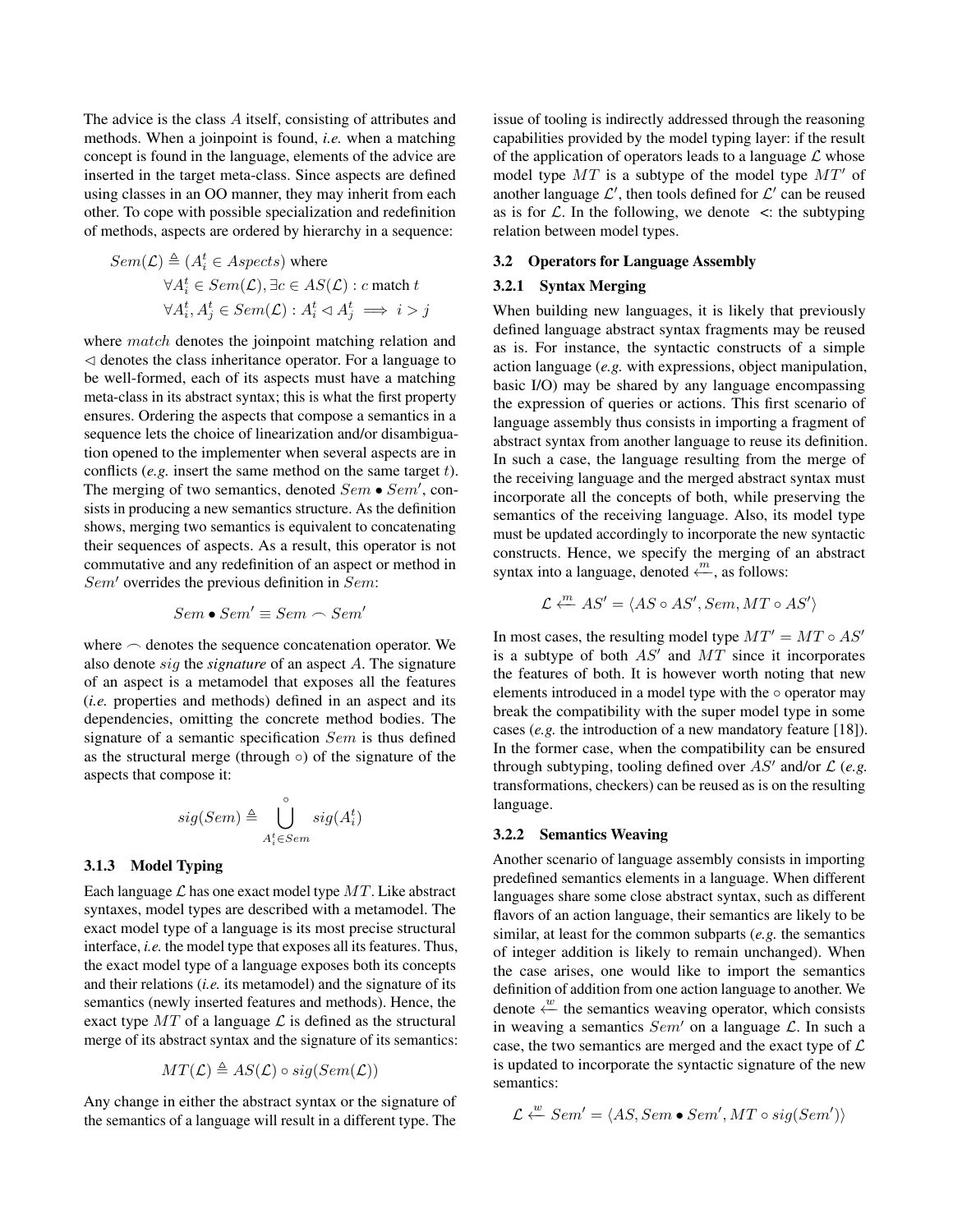Following the previous definitions, this operator can be successfully applied only if there is a matching meta-class in  $AS$  for each aspect in  $Sem'$ . Since the two semantics are concatenated,  $Sem'$  may override any previous definition of Sem, meaning that the semantics merge operator may be employed either to augment or to override part of the semantics of the receiving language  $\mathcal{L}$ . The semantics weaving operator is thus particularly relevant for incrementally implementing semantic variation points [4].

#### 3.3 Operators for Language Customization

In the previous subsection, we specified how the syntax merging and semantics weaving operators help to build new languages by assembling predefined fragments of abstract syntax and semantics. However, although the reuse of language artifacts significantly decreases the development costs, the resulting languages may not fit exactly the language designer's expectations. Thus, we introduce in this section an algebra for language customization. Customization may include specialization of the abstract syntax or semantics of a language for a given context, restriction to a subset of its scope or composition with (possibly part of) other language definitions. In a recent paper, Erdweg *et al.* propose a taxonomy of different composition operators between languages, including language extension, restriction, and unification [11]. The operators of our algebra closely match their taxonomy: the *inheritance* operator is similar to language extension, the *slicing* operator is similar to language restriction, and the *merging* operator is similar to language unification.

#### 3.3.1 Language Merging

Situations arise where two independent languages must be composed to form a more powerful one. For instance, a finite-state machine language may be defined as a basic language of states and labeled transitions combined to an action language for expressing complex guards and actions. The resulting language may in turn be merged with a language for expressing classifiers where the state machines would describe their behavior. To support this kind of scenario, we introduce the language merging operator, denoted  $\forall$ . The output of this operator is a new language that incorporates both the syntactic and semantic definitions of its two operands. In this case, the receiving language is augmented with the merged language to produce the resulting language. Since the merged language can override part of the semantics of the receiving language, order matters and commutativity can not be ensured.

$$
\mathcal{L} \uplus \mathcal{L}' = \langle AS \circ AS', Sem \bullet Sem', MT \circ MT' \rangle
$$

#### 3.3.2 Language Inheritance

In essence, the language inheritance operator is similar to the language merging operator, as both aims to combine the definitions of two languages. The language inheritance operator, denoted ⊕, differs from the language merging operator in

that it does not consider the two languages on equal terms: a *sub-language* inherits from a *super-language*. Moreover, the language inheritance operator ensures that the sub-language remains compatible with its super-language. Whatever the subsequent operators applied to the sub-language, it must remain compatible with the super-language, otherwise an error is reported. Concretely, it means that the exact model type of the sub-language must remain a subtype of the exact model type of the super-language: the  $MT <:MT'$  property is conservative, meaning that any operators apply on  $\mathcal L$  must not violate it. In a sense, the language inheritance operator supports a form of language design-by-contract, as the language designer is assured that tools defined over  $\mathcal{L}'$  will be reused untouched on L.

$$
\mathcal{L} \oplus \mathcal{L}' = \langle AS \circ AS', Sem' \bullet Sem, MT'' \rangle \text{ where}
$$
  

$$
MT'' = MT \circ MT' \text{ and}
$$
  

$$
MT'' \leq MT'
$$

Note that in this case, the semantics  $Sem$  and  $Sem'$  are concatenated in reverse order  $Sem' \bullet Sem$ . The sub-language first inherits the abstract syntax and semantics of its superlanguage, and may then override part of the inherited artifacts to refine its definition further.

#### 3.3.3 Language Slicing

Model slicing [3, 41] is a model comprehension technique inspired by program slicing [48]. The process of model slicing involves *extracting* from an input model a subset of model elements that represent a *model slice*. Slicing criteria are model elements from the input model that provide entry points for producing a model slice. The slicing process starts by slicing the input model from model elements given as input (the slicing criteria). Then, each model element linked (*e.g.* by inheritance or reference) to a slicing criterion is sliced, and so on until no more model elements can be sliced. For instance, model slicing can be used to extract the static metamodel footprint  $MM'$  of a model operation defined over a metamodel MM, *i.e.* extracting the elements of MM used by the operation [22]. Model slicing can be positive or negative. Positive model slicing consists of slicing models according to structural criteria. These criteria are the required model elements from which the slice is built. For instance, based on the simple metamodels of Figure 3, one may want to slice the  $MM_1$  metamodel using as slicing criterion the reference  $a$  of the class  $A$ . This slicing consists of statically extracting all the elements of  $MM_1$  in relation with a (a included). The result of this slicing is depicted by Figure 4a: the class  $A$  that contains  $a$  is sliced; the super class of  $A$  $(F)$  is sliced; the A's references with a lower cardinality greater than 0 are sliced (only the mandatory references and attributes are sliced); the target classes of these references (*e.g.* D) are sliced. This slicing process continues recursively until no more elements can be sliced. We extended the model slicing principles proposed by Blouin *et al.* [3] to support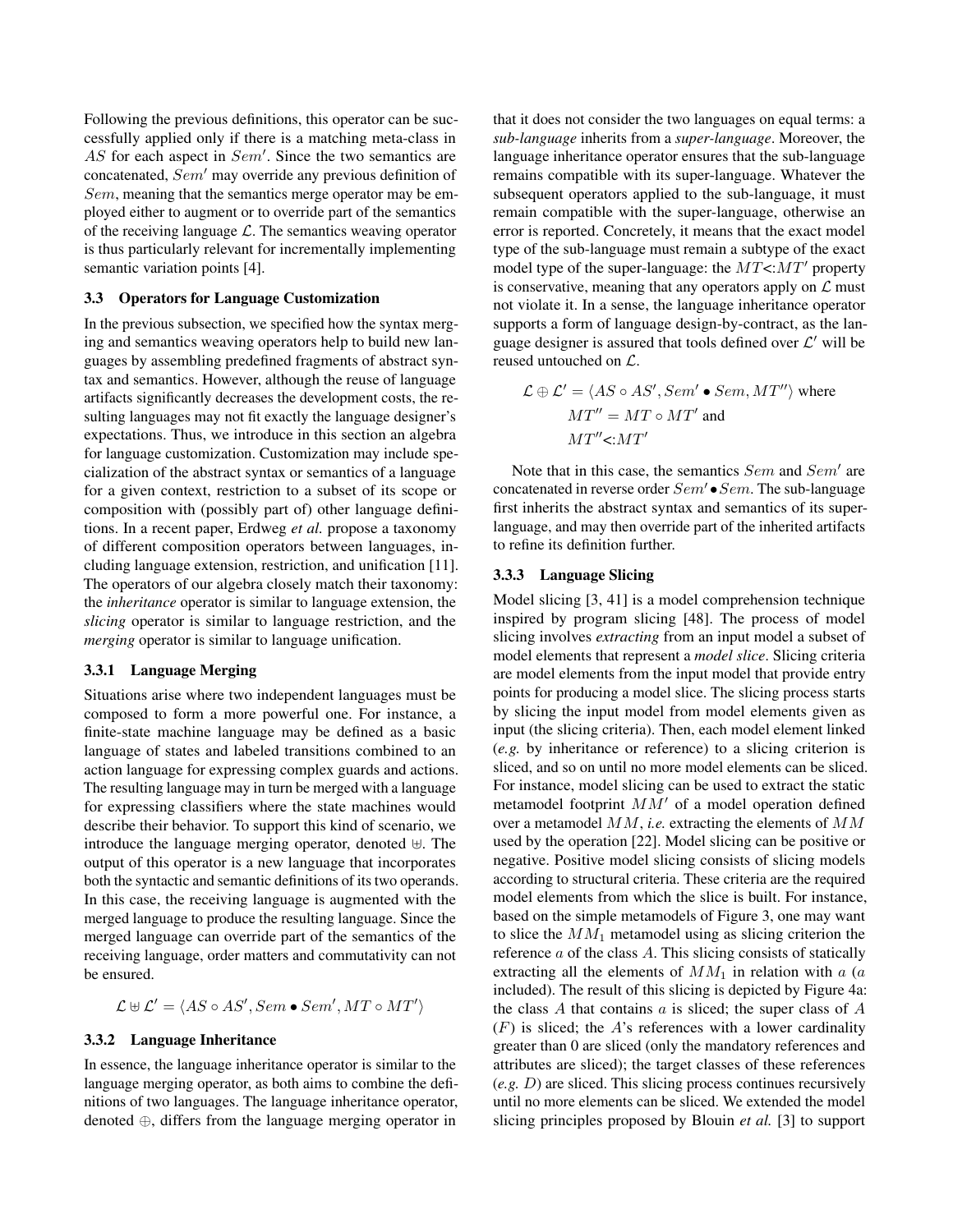

(a) Positive slicing on  $MM_1$  (b) Negative slicing on  $MM_1$ with  $A.a$  as input with  $D$  as input

Figure 4: Slice Examples

negative slicing. Negative slicing consists of considering the slicing criteria as model elements not to have in the slice. For instance, a negative slicing of  $MM_1$  with the class D as slicing criterion produces the slice depicted by Figure 4b: a clone, that will be the output slice, of  $MM_1$  is created; The class D is removed from this clone; all the classes that have a mandatory reference to  $D$  are removed (class  $A$ ); subclasses of the removed classes are also removed (classes  $B$  and  $C$ ). This slicing process continues recursively until no more elements can be removed.

Model slicing can be used to perform language restriction. For instance, a language designer may want to shrink a legacy metamodel to its sub-set used by a set of model operations of interest [22]. This consists of a positive slicing from a set of operations. A language designer may also want to restrict the features of a language (*e.g.* removing specific features of a programming language) for education purposes or to reduce its expressiveness [11]. This consists of a negative slicing from unwanted elements.

In the context of language engineering, we leverage the slicing operation to permit language designer to slice a language according to some slicing criteria, as formalized as follows. Given a language  $\mathcal{L}_1 \triangleq (AS_1, Sem_1, MT_1)$ . Slicing  $\mathcal{L}_1$  using slicing criteria c consists of slicing positively or negatively (resp. denoted  $\Lambda^+$  and  $\Lambda^-$ , or  $\Lambda^+$  when considering both operators) its abstract syntax  $AS_1$  using c to produce a new abstract syntax  $AS_2$ , such that  $AS_2 \subseteq AS_1$ . Then, the aspects  $A_i^t$ , that compose  $Sem_1$ , that only refer to elements defined in  $AS_2$  are extracted to form  $Sem_2$ , as formalized as follows:

$$
\Lambda^{\pm}_{-}(\mathcal{L}_1, c) = \langle AS_2, Sem_2, MT_2 \rangle, \text{ where:}
$$
  
\n
$$
AS_2 \triangleq \lambda^{\pm}_{-}(AS_1, c), AS_2 \subseteq AS_1,
$$
  
\n
$$
Sem_2 \triangleq \{A_i^t \in Sem_1, fp(A_i^t, AS_1) \subseteq AS_2\},
$$
  
\n
$$
MT_1 \leq MT_2,
$$

The footprint operation (denoted  $fp$ ) extracts the metamodel elements of  $AS<sub>1</sub>$  used in the aspects a. The choice of applying a positive  $(Λ+)$  or negative  $(Λ-)$  slicing is made by the language designer during the language design according to her requirements. The abstract syntax slicing operation [3] (denoted  $\lambda^+$ ,  $\lambda^-$ , or  $\lambda^+$ ) slices a given abstract syntax  $AS_1$ according to slicing criteria c to produce an output abstract syntax  $AS_2$ . Because of the strict slicing that extracts metamodel elements by assuring the conformance, the model type  $MT_1$  is a sub-type of the output  $MT_2$ .

## 4. Melange: A Meta-Language for DSL Assembly and Customization

Melange<sup>1</sup> is an open-source meta-language and framework for DSL engineering. Instead of providing its own dedicated meta-languages for the specification of each part of a DSL (abstract syntax, type system, semantics, *etc.*), Melange relies on other independently-developed components to provide such features. The abstract syntax of DSLs is specified using the Ecore implementation of the EMOF standard provided by the Eclipse Modeling Framework  $(EMF)^2$ . The choice of Ecore is motivated by the success of EMF both in the industry and academic areas. This allows Melange to possibly integrate a wide range of existing DSLs: over 300 Ecore metamodels exists in the "metamodel zoo" [35], over 9000 on Github. For semantics specification, Melange relies on the Xtend programming language<sup>3</sup> to express operational semantics with the definition of aspects. The algebra introduced in Section 3 has been implemented within Melange, providing features for assembly and customization of legacy DSLs artifacts. Overall, Melange is tightly integrated with the EMF ecosystem. Newly built DSLs can thus benefit from other EMF-based components such as Xtext [14] for defining their textual syntax or Sirius<sup>4</sup> for their graphical representation. Melange is bundled as a set of Eclipse plug-ins.

In this section, we present the Melange meta-language through its abstract syntax (Section 4.1), concrete syntax (Section 4.2), implementation choices (Section 4.3) and integration with the EMF ecosystem (Section 4.4).

#### 4.1 Abstract Syntax

The abstract syntax of Melange (the metamodel depicted in Figure 5) includes the concepts and relations discussed in Section 2. This abstract syntax is supplemented with static semantics rules expressed as OCL constraints not presented here for the sake of conciseness. *LanguagesSpec*, the root of Melange's abstract syntax, defines a meta-program that (i) specifies an assembly of DSLs (ii) delimits the scope for the inference and checking of model typing relations.

A *Language* is defined by its *Metamodel* and its associated *Semantics*. A *Metamodel* is composed of a set of *Class*es. A *Semantics* consists of a set of *Aspect*s used to weave behavior into its meta-classes. This mechanism relies on

 $^{\rm l}$ <http://melange-lang.org>

<sup>2</sup> <https://www.eclipse.org/modeling/emf/>

<sup>3</sup> <http://www.eclipse.org/xtend/>

<sup>4</sup> <https://eclipse.org/sirius/>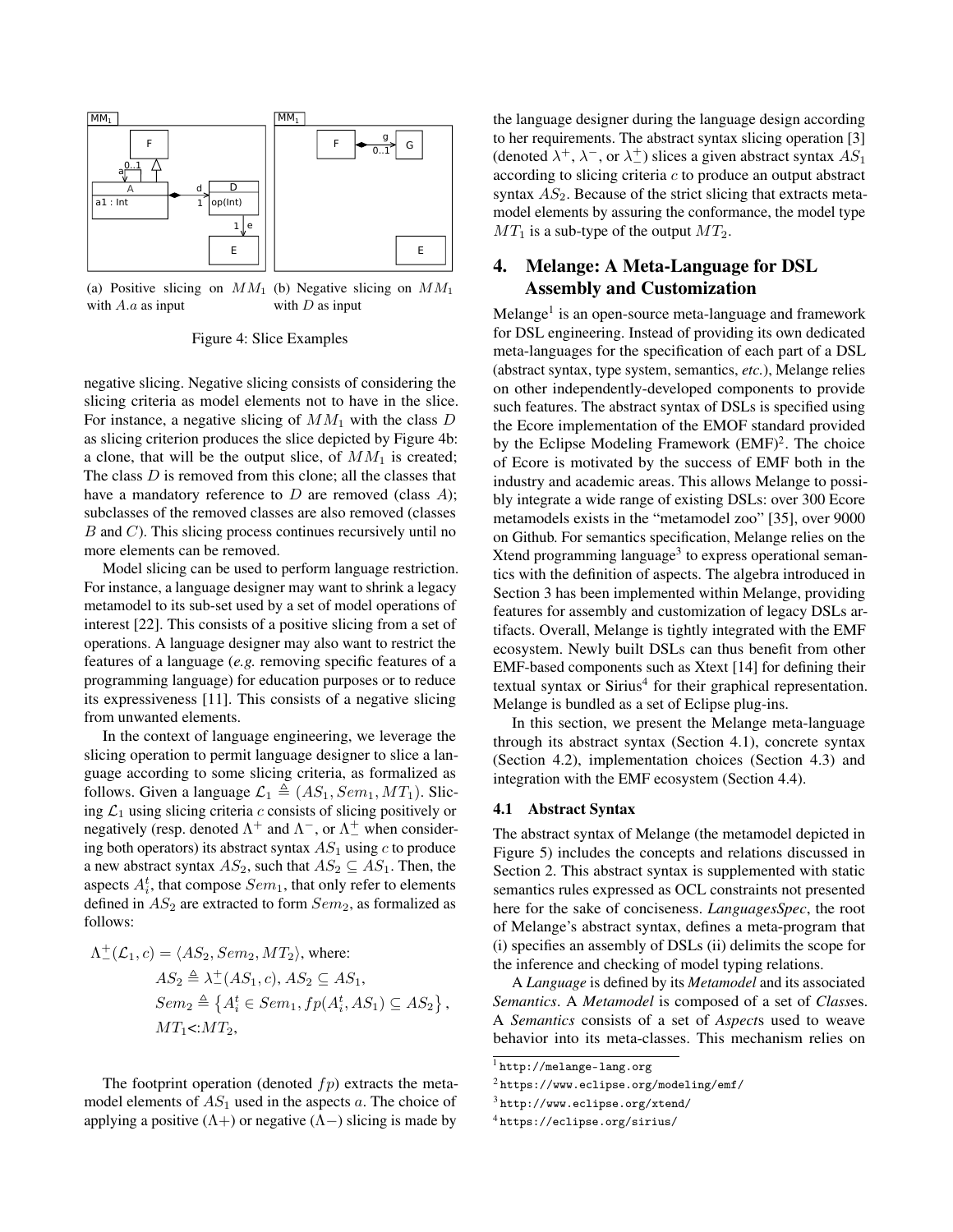

Figure 5: Excerpt of the Abstract Syntax of Melange

static introduction and is inspired by the concept of open classes [24]. As specified in Section 3, both assembly and customization operators can be applied on languages. The *MergeSyn* operator is used to import and merge a metamodel into a given language, whereas the *Weaving* operator is used to weave a given aspect on the abstract syntax of a language. For the customization part, a language can inherit (*Inheritance* operator) from a "super" language. The *MergeLge* operator allows language designers to merge one language into another one. Finally, the *Slicing* operator permits to slice a language given a specific slicing criterion.

A *ModelType* defines an interface to manipulate models. It consists of a set of *ObjectType*s, thereby defining a group of interrelated types. Model types can be created from scratch, or automatically inferred from a concrete language. In the latter case, the language explicitly references this new model type as its  $exactType$ . Model types are linked one another by subtyping relations: if  $MT'$  is a subtype of  $MT$ , then there is one and only one *Subtyping* instance that references  $MT'$ as its *subType* and MT as its *superType*.

A *Transformation* defines a model transformation that takes *Element*s as input and may produce an *Element* as output. This means that transformations can operate on *Metamodel*s, *ModelType*s, or *Transformation*s themselves.

### 4.2 Concrete Syntax

Melange provides a textual editor that allows designers to import, manipulate, and reason about DSLs. For the sake of conciseness, we do not detail the whole grammar of the concrete syntax of Melange. Instead, we illustrate its typical use through the mere examples introduced in Section 3 to illustrate the proposed language operators. In a single Melange file, multiple languages can be designed. For instance, the *L1* and *L2* languages are designed by importing respectively the *MM1.ecore* and *MM2.ecore* metamodels (Lines 1 to 6). The *L3* language (Lines 7 to 9) is equivalent to the merging result depicted by Figure 3c. *L3* inherits from *L1*, *i.e. L3* reuses the abstract syntax *MM1.ecore*. This abstract syntax is then merged with the *L2* language to form *L3* (Line 8). The *L4* language (Lines 10 to 12) is designed by performing a positive slicing on the *L1* using as input the

reference *a* of the class *A*. Similarly, *L5* is designed (Lines 13 to 15) by performing a negative slicing on *L1* using as input the class *D*. Finally, *L6* (Lines 16 to 18) inherits from *L5*. The aspect *ExecuteAspect* is then woven into *L6*.

```
1 language L1 {<br>2 syntax "MM
       syntax "MM1. ecore"
 \ensuremath{\mathfrak{Z}}4 language L2 {<br>5 syntax "MM2
       syntax "MM2. ecore"
 6 }
 7 language L3 inherits L1 {
 8 merge L2
\frac{9}{10}language L4 {
11 slice + L1 using [MM1.A.a]
12 }
13 language L5 {
14 slice - L1 using [MM1.D]
15 }
16 language L6 inherits L5 {
17 with Executable Aspect
18 }
```
Listing 1: Concrete Syntax of Melange

## 4.3 Implementation Choices

The algebra introduced in Section 3 can be implemented in various ways. We report here on additional choices we made in its concrete implementation within Melange. The algebra does not require a particular formalism for expressing metamodels. In our implementation, we rely on the Ecore implementation of the EMOF standard provided by EMF to specify the abstract syntax of DSLs. Different operators for metamodel merging have been proposed in the literature (*e.g.* [10, 28]). Interestingly, the UML2.0 specification introduces the notion of *PackageMerge* that specifies "*how the contents of one package are extended by the contents of another package*" [37]. Informally, the UML specification states that "*a resulting element will not be any less capable than it was prior to the merge*". Matching of elements of both sides mostly occurs based on name equality. When a match is found between two elements, the resulting package incorporates both sides of its definition. We choose to use a slightly improved version of the *PackageMerge* operator as defined in the UML specification and refined by Dingel *et al.* [9]. To meet our requirements, we adapt the *PackageMerge* operator by trading its UML specificities with EMOF specificities, while preserving its general spirit. For example, we do not consider the concept of *Profile* and adapt the concept of UML *Association* to the concept of EMOF *Reference*. The *PackageMerge* operator specifies a set of constraints that must be ensured for the merge to succeed. If one of the constraints is violated, the merge is ill-formed and an error is reported. It follows that operators of the algebra that relies on the abstract syntax merging operator share the same property: if the constraints are violated the operation is invalid and an error is reported to the user, otherwise the result is guaranteed to be well-formed. On the semantics part, we choose to use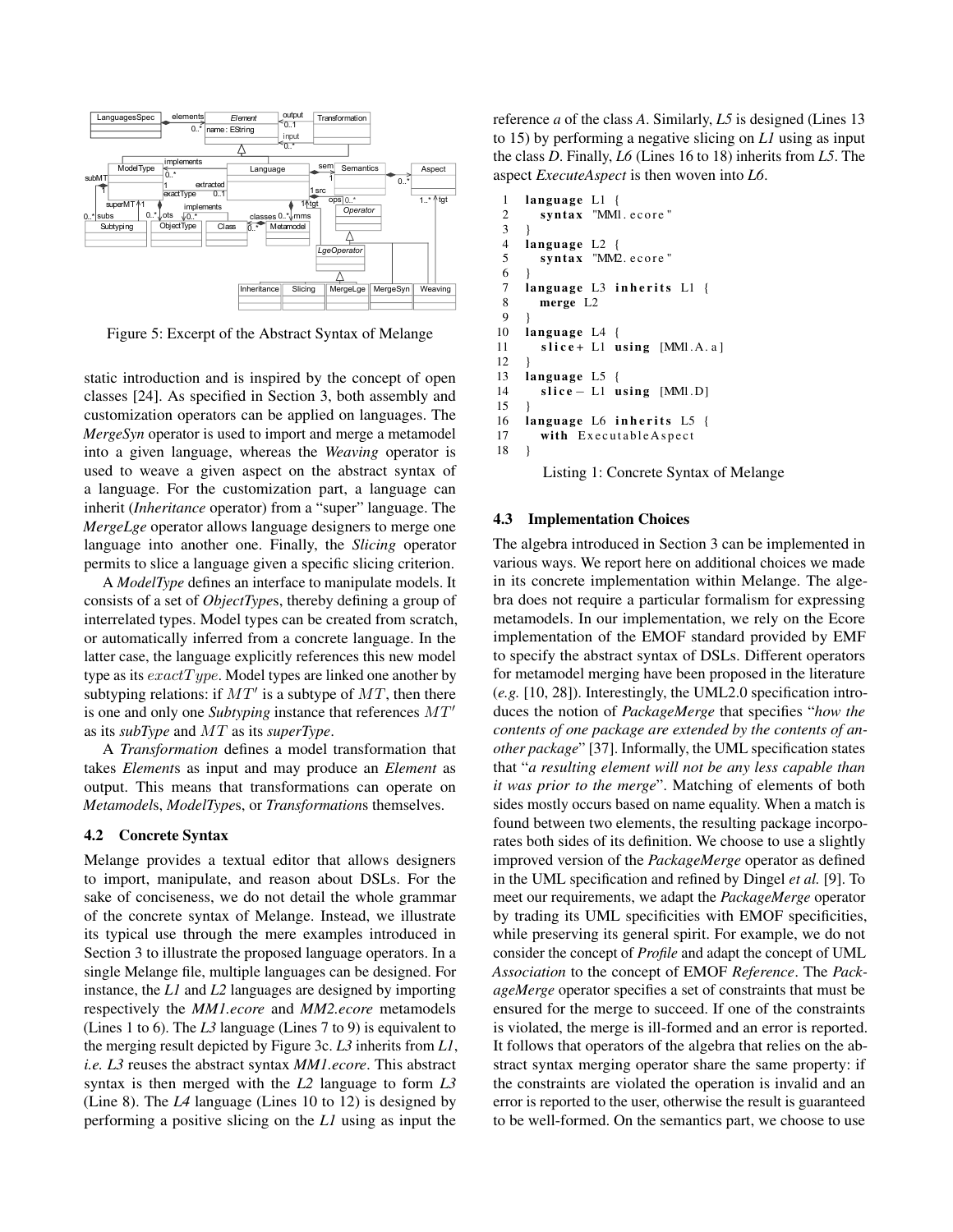the Xtend programming language supplemented with annotations we developed to specify the operational semantics of DSLs through the definition of aspects. Xtend compiles directly to Java code, providing a seamless integration with other artifacts generated using the EMF framework. A simple example of aspect used to weave executability in the *State* meta-class of a FSM language is given in Listing 2. The *\_self* variable refers to the element on which the aspect is ultimately woven (a *State* object in this case) and allows the aspect to access all its features (*outgoingTransitions* in this case). Here, the *ExecutableState* aspect inserts a *step* method in the *State* meta-class to fire the appropriate transition given an input character *c*. Note that aspects may also declare new attributes that are introduced in the target meta-classes.

```
1 @Aspect ( class Name = fsm . State )
2 class ExecutableState {
3 def void step (char c) {
4 val t = _{s}elf.outgoing Transitions
5 . find First [input == c]
6 if (t == null) throw new Exception
7 else t. fire
8 }
9 }
```
Listing 2: Weaving Executability with Aspects

The *@Aspect* annotation specifies the pointcut of the aspect, while the rest of the class definition defines its advice (new methods and attributes to be inserted). Since pointcuts and advices are not clearly separated, the process of rebinding a set of aspects to a new abstract syntax consists in copying the aspects while updating their pointcuts to target the appropriate concepts of the new abstract syntax.

We also made the following choices in the priorities given to each operator. The inheritance operator has the highest priority, followed by the merge and slice operator (in order of appearance), ending with the aspect weaving operator. First, languages may inherit part of their definition from a superlanguage. As a consequence, the type system ensures that the sub-typing relation between the two languages is kept, otherwise an error is reported. Then, other artifacts may be assembled, merged or sliced on top of the inherited definition. Finally, aspect weaving comes last to support both the redefinition of imported parts and the addition of "glue code" to make the different parts fit together. As an example, when two merged languages exhibit no common subparts, a new aspect can be woven to connect them in a meaningful way by adding structural references between their abstract syntax, or by inserting some additional code to make their respective interpreters cooperate, *e.g.* through context translation. Finally, for each language declaration, Melange infers its corresponding exact model type. The embedded model-oriented type system automatically infers the subtyping hierarchy through structural typing. This hierarchy is used to ensure the subtyping relation when inheritance is involved and is displayed to the user in a dedicated Eclipse view.

#### 4.4 Compilation Scheme and Integration with EMF

From a Melange program, such as the one depicted in Listing 1, the Melange compiler first reads and imports the external definitions and assembles them according to the rules of the algebra. Once the new DSLs are assembled, customization operators are applied. Then, the compiler completes the resulting model by inferring the subtyping hierarchy among the model types inferred for each language. The implementation relations between metamodels and model types are also inferred in this phase, leading to a complete Melange model conforming to the metamodel of Figure 5. Then, it generates a set of artifacts for each declared language: (i) an Ecore file describing its abstract syntax (ii) a set of aspects describing its semantics attached to the concepts of its abstract syntax (iii) an Ecore file describing its exact model type and (iv) an Eclipse plug-in that can be deployed as is in a new Eclipse instance to support the creation and manipulation of models conforming to it. To generate the runtime code for the new artifacts, Melange relies on the EMF compiler (a *genmodel* generating Java code from an Ecore file), and the Xtend compiler (generating Java code from the aspects file). For each language definition, the Java code generated by both compilers is associated to a plug-in. Since Melange reuse the formalism for language definition of EMF, along with its compilation chain, it is fully interoperable with the EMF ecosystem. Newly created DSLs may thus benefit from other tools of the EMF ecosystem such as Xtext for the definition of a textual editor or Sirius for a graphical representation.

## 5. Case Study

In this section, we illustrate how the proposed algebra implemented within Melange can be used by language designers to assemble legacy DSLs. We then discuss the results, the integration of the proposed operators in an existing language workbench, and the development overhead. All the materials of the case study are available on the companion webpage<sup>5</sup>.

#### 5.1 Language Requirements

To illustrate Melange, we design an executable modeling language for the Internet of Things (IoT) domain, *i.e.* for embedded and distributed systems. This language is inspired by general-purpose executable modeling languages (*e.g.* Executable UML [32] or fUML [40]) and IoT modeling languages (*e.g.* ThingML [15]). This language enables the modeling of the behavior of communicating sensors built on top of resource-constrained embedded systems, such as low-power sensor and micro-controller devices (Arduino<sup>6</sup>, Raspberry Pi<sup>7</sup>, etc.). Such a language aims at providing appropriate abstractions and dedicated simulators, interpreters, or compilers depending on the targeted platforms. To illustrate the ben-

 $5$ <http://melange-lang.org/sle15>

 $^6$ <http://www.arduino.cc/>

 $7$ <https://www.raspberrypi.org/>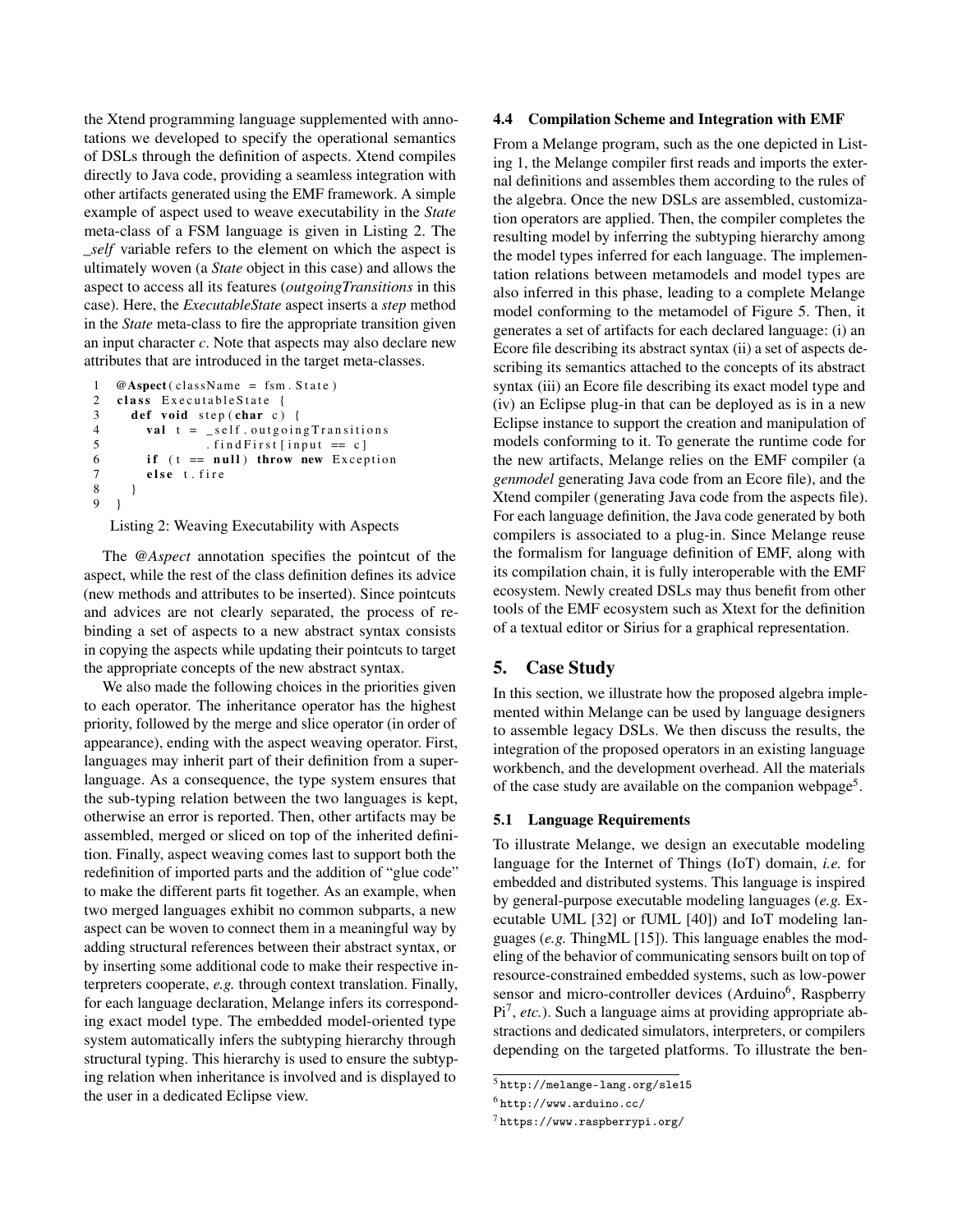efits of Melange, the resulting language will be built as an assembly of other popular languages. We consider the three following requirements while designing this language:

i) *The language has to provide an IDL (Interface Definition Language) to model the sensor interfaces in terms of provided services.* Examples of popular languages that provide the appropriate abstractions include the class diagram of (f)UML, the SysML block definition diagram [16], or MOF, as they all provide an OO interface definition language.

ii) *The language must support the modeling of concurrent sensor activities.* Various languages may be employed to model this concern. For instance, process modeling languages such as the (f)UML/SysML activity diagram or BPEL/BPMN are good candidates.

iii) *The primitive actions that can be invoked within the activities must be expressed with a popular language IoT developers are familiar with.* Such a language can be shared by the community and embedded on a set of devices used in the IoT domain. Even though the C language is the common base language of most embedded platforms, its lack of abstraction hinders its exploitation in a modeling environment. Instead, we choose the Lua language<sup>8</sup>. Lua is a dynamicallytyped language commonly used as an extension or scripting language. Lua is notably popular in the IoT domain since it is compact enough to fit on a variety of host platforms.

## 5.2 Language Design using Melange

With the aim of validating Melange, the experimental protocol consists in selecting three publicly-available implementations of existing EMF-based languages to support these three requirements. For the structural part, we use the Ecore language itself as an implementation of EMOF. EMOF provides structural modeling capabilities similar to the UML class diagram. For the activity modeling part, we reuse materials from the *Model Execution Case* of the TTC'15 tool contest<sup>9</sup>. The case foresees the specification of the operational semantics of a subset of the UML activity diagram language with transformation languages. For the action language part, we reuse an existing implementation of the Lua language developed using Xtext. We provide an operational semantics of the Lua language using Xtend and a set of active annotations.

The new language has to provide three perspectives: i) Capturing the services offered by IoT devices, ii) Defining the behavior of these services through a model of an internal process describing the workflow of activities, and iii) Modeling activity implementations. Each activity can execute an action defined using the Lua language. This action language is extended to integrate a new primitive to send messages containing data. These messages are used to invoke services on other devices. The resulting language is built using the Melange assembly definition depicted in Listing 3. The definition is decomposed in multiple languages to ease the de-

```
8http://www.lua.org/
```

```
9 http://www.transformation-tool-contest.eu/
```

```
1 language ActivityLang {
2 syntax "platform :/ resource/Activity.ecore"
3 with Operational Semantics Activity Aspect
 4 }
5
 6 language LuaLang {
 7 syntax " platform :/ resource/xtext/Lua.ecore"<br>8 with org.k3.lua.OperationalSemanticsAspect
     with org. k3. lua. Operational Semantics Aspect
9 }
10
11 language EcoreLang {
12 syntax "platform :/ resource/Ecore.ecore"
13 }
\frac{14}{15}15 language Activity Slice {<br>16 slice + Activity Lang us
      slice+ ActivityLang using ['OpaqueAction',
17 'MergeNode', 'DecisionNode', 'InitialNode',
18 'JoinNode', 'ForkNode', 'ActivityFinalNode']
19 }
20
21 language Activity EcoreLang{
22 merge Activity Slice<br>23 merge EcoreLang
     merge EcoreLang
24 with fr. inria. diverse.glue. EOperationAspect
25 }
26
27 language Activity ELuaLang {
28 merge Activity EcoreLang
29 merge LuaLang
30 with fr. inria. diverse.glue. Expression A spect
31 \quad \}32
33 language LuaExtensionLang{
34 syntax "platform:/resource/LuaExt.ecore"
35 with org. luaext. Operational Semantics Aspect
36 \quad37
38 language FinalLang inherits Activity ELuaLang {<br>39 merge Lua Extension Lang
       merge LuaExtensionLang
40 with fr. inria. diverse. lua. Expression A spect
41 }
```
Listing 3: Assembling the IoT Language with Melange

scription of the process. In a real situation, this definition can be shortened.

- 1. The abstract syntax of the three languages (the activity diagram from TTC15, Lua, and Ecore) are imported into Melange to form languages respectively called *Activity-Lang*, *LuaLang*, and *EcoreLang* (Lines 1 to 13).
- 2. To design the *ActivitySlice* language, *ActivityLang* is sliced to preserve only the activity diagram part without the action language concepts (Lines 15 to 19). To do so, we manually identified the classes of interest (Lines 16 to 18).
- 3. *ActivitySlice* and *EcoreLang* are merged (Lines 21 to 25). The *EOperationAspect* then binds *EOperation* and *Activity* (Line 24). This step creates a language *ActivityEcore-Lang* that enables the modeling of objects. Such objects can be for example a temperature sensor in a specific room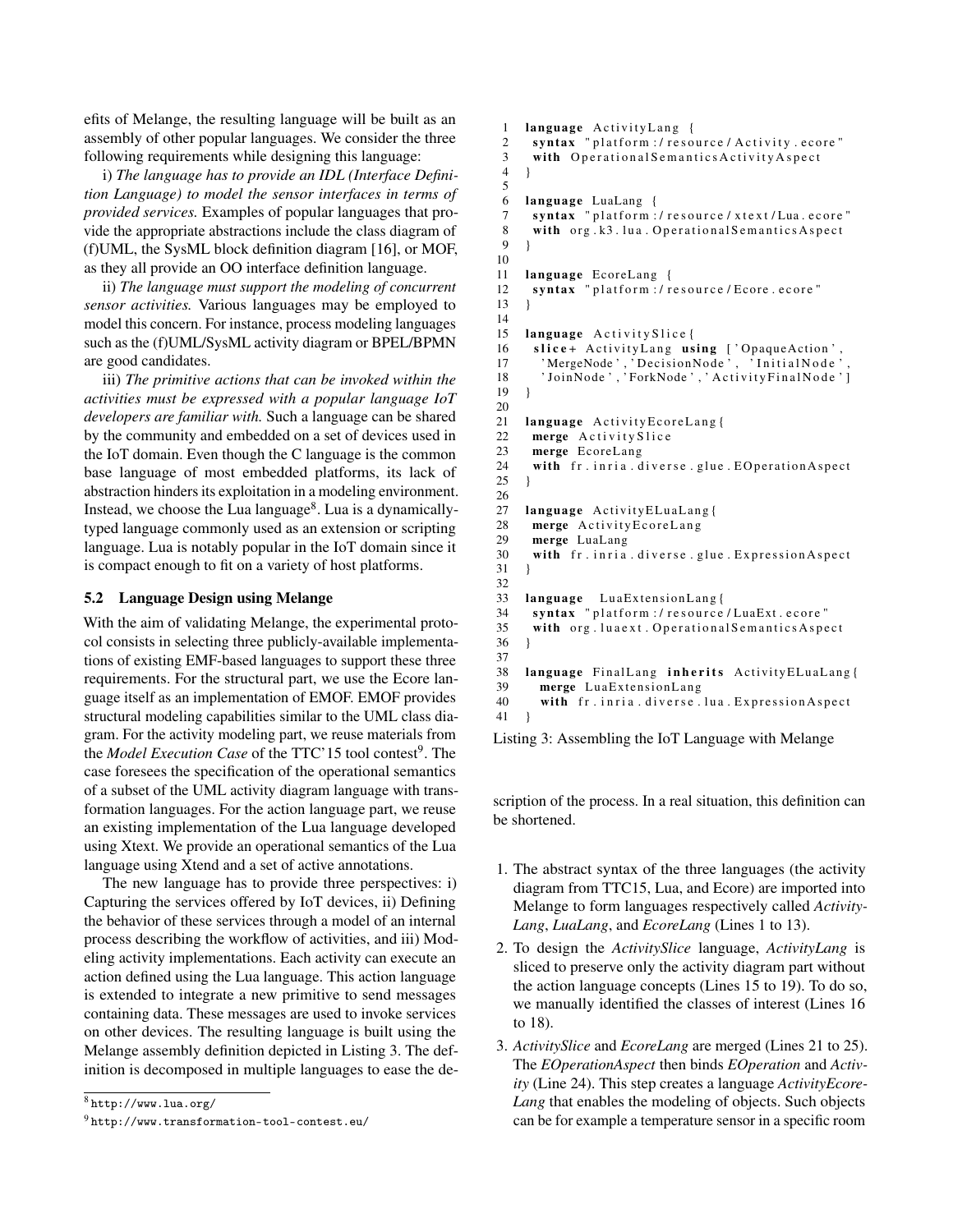instance with an operation *getTemperature*. The implementations of the operations are defined through activity diagram definitions.

- 4. *ActivityEcoreLang* and *LuaLang* are then merged to form a new language *ActivityELuaLang* (Lines 27 to 31). The *Expression* classes from both languages are linked one another by a new aspect (Line 30).
- 5. The new language  $LuaExtensionLang$  is designed to supplement Lua with message sending capabilities to support synchronization between several complex objects (Lines 33 to 36).
- 6. A new language *FinalLang*, which inherits from *ActivityELuaLang*, is then created (Lines 38 to 41). *ActivityELuaLang* is merged with the *LuaExtensionLang* and provides a specific glue linking the *ActivityELuaLang* semantics with the *LuaExtension* semantics.

Besides, each language is implicitly associated with its automatically-inferred exact model type. The type checking algorithm of Melange can thus infer the subtyping hierarchy among the different languages. For instance, in this case, the resulting *FinalLang* language subtypes all the other languages because it incorporates all their features [18]. Consequently, tools and transformation defined on *e.g.* the Ecore language can be reused to manipulate models created with the *FinalLang* language. In the end, we obtain a new executable modeling language for IoT resulting from the composition of three legacy languages for which reuse was unforeseen. Additionally, most of the previously defined tools can be reused as is.

#### 5.2.1 Discussion

A critical point concerns the ability of Melange to be integrated into an existing ecosystem. The integration using Melange of three existing EMF languages allows a language designer to obtain a new EMF language. If we do not consider the imposed methodology for defining the language semantics (the use of the interpreter pattern [17]), no modification of these languages was required to support that composition. This illustrates how Melange can be integrated into an existing language workbench without any change in the legacy abstract syntaxes. All the Melange operators are used for this case study. Although this does not guarantee that these operators are sufficient, it highlights that all of them are required when a language designer needs to compose existing languages.

Another major point is the possible overhead in term of performance and lines of code that stem from the use of Melange. Compared to a top-down approach where the IoT language is built from scratch by an expert in language design, we observe no additional concepts integrated into the abstract syntax definition. At the semantics level, glue code is injected for the implicit conversion of the interpreter pattern context resulting from the composition of the various contexts

stemming from various operational semantics. At runtime, no additional cost in terms of performance were observed to the use of the language resulting from the composition. Table 1 sums up the results.

Table 1: Comparison of Melange and a Top-down Approach for the IoT Language

|                         | Melange | Top-down |
|-------------------------|---------|----------|
| Metaclasses (#)         | 104     | 104      |
| LoC for the glue $(\#)$ | 27      |          |
| Efficiency (sec)        | 30.0    | 25.9     |

Performance comparison is obtained by loading and executing a model with 10 objects that contains one operation with a workflow with 1000 basic actions that do mainly 10 numeric operations. The comparison was done on the same laptop designed with an Intel i7 with 16Gb of memory, a Linux 64bit operating system and an Oracle Java 8 virtual machine.

Nevertheless, these results may be moderated by the following threats to validity. First, all the languages must be designed in the same technical ecosystem. Melange does not provide any support for integrating heterogeneous languages in terms of technical ecosystem. Second, Melange can not compose any language semantics. The composition can be done if and only if the semantics is operational and defined following the interpreter pattern (*e.g.* through static introduction or a visitor). Third, concepts with different names in different languages may represent the same concept. In such a case, adaptation mechanisms are required to align them before composition. Melange provides a simple renaming mechanism that allows to rename concepts, but lacks a powerful mechanism for realizing complex adaptations. Finally, the same person implemented the language using Melange and using a traditional top-down approach. This person is an expert in language design and modeling technologies. Besides, the top-down language design has been reviewed by three experts in language design and is publicly available on the companion webpage.

## 6. Related Work

A DSL allows developing software for a particular application domain quickly and effectively, yielding programs that are easy to understand, reason about, and maintain [21]. There may be, however, a significant overhead in creating the infrastructure needed to support a DSL. Numerous works proposed to create reusable and composable language units to tackle this issue. Methodologies have been proposed for building DSLs embedded within an existing, higher-order, and typed programming language [20]. Techniques have been then designed for building modular interpreters and tools for such embedded DSLs. Different techniques have been studied for addressing the challenge of language extension and composition, such as projectional editing [45]. Spoofax, however,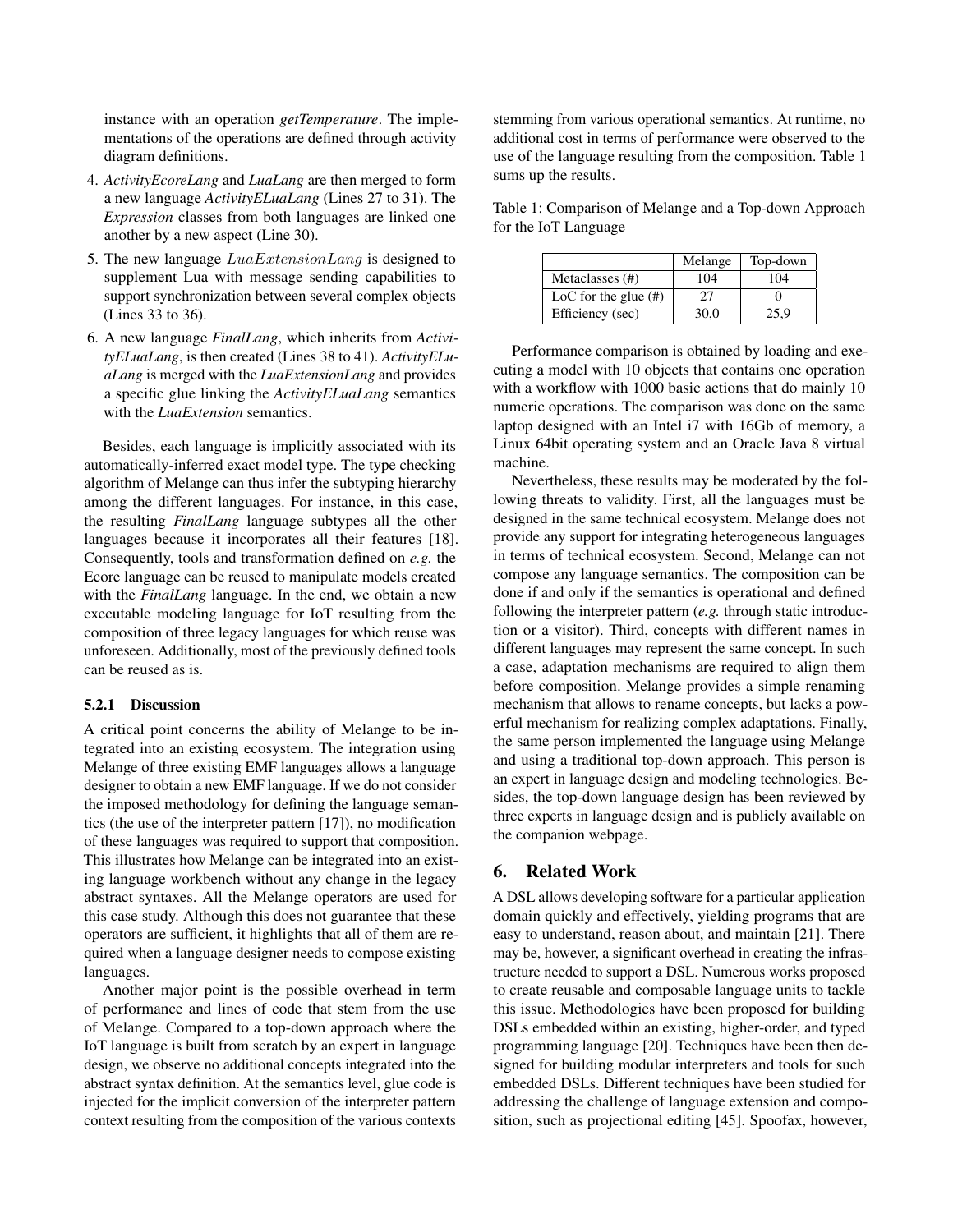relies on meta-languages for defining syntaxes and semantics, which are inherently modular and composable [47]. Although basic import mechanisms are supported, they usually lack a powerful support for customization. More recently, an overview of the support provided by language workbenches has been provided [12]. In the grammar world, several techniques demonstrated the possibility to create language units using attribute grammars [25, 34, 39]. MontiCore applied modularity concepts for designing new DSLs by extending an existing one, or by composing other DSLs [29]. MontiCore reifies as a first-class object the concept of language inheritance to allow language feature reuse. Other works propose to leverage concepts from the component-based software engineering community to modularly develop DSLs [43, 50].

In the MDE domain, several meta-tooling platforms propose mechanisms for improving language design modularity. Ledeczi *et al.* propose to compose domain-specific design environments using MDE technologies [31]. Melusine [13], Xtext [14], or MPS [2] are frameworks supplemented with IDEs for building textual DSLs. In both the MDE and grammar domains, the increasing trend to create new DSLs, from scratch or by adapting existing ones, causes the emergence of families of DSLs. A family of DSLs is a set of DSLs sharing common aspects but specialized for a particular purpose. The emergence of a family of DSLs raises the need to reuse common tools among a given family [27, 30] and the need to create language composable units. To ease the language unit composition, Steel *et al.* [42] and De Lara *et al.* [8] propose to define a clear contract and a typing system that can be used for composing language units. De Lara *et al.* present the *concept* mechanism, along with *model templates* and *mixin layers* leveraged from generic programming to MDE [7]. *Concepts* are close to model types [42] as they define the requirements a metamodel must fulfill for its models to be processed by a transformation, under the form of a set of classes. Sánchez, Wimmer *et al.* go further than strict structural mapping by renaming, mapping, and filtering metamodel elements [38, 49]. Erdweg *et al.* proposed a taxonomy to ease the positioning of approach related to language composition [11]. According to this classification, our algebra supports the language extension, restriction, and unification operators. Additionally, we do not consider that restriction is only a matter of additional validation rules. Instead, we prune the language from the unwanted parts so that only the necessary concepts are kept.

## 7. Conclusion and Future Work

While current language workbenches provide import mechanisms, they usually lack an explicit support for customization and safe composition of imported artifacts. This paper proposes an approach for building DSLs by safely assembling and customizing legacy DSLs artifacts. We propose different operators for assembling (merge<sub>S</sub>/weave), restricting (*slice*), extending (*inherits*), and merging (merge $_l$ ) DSLs. The use of typing and subtyping relations that provides a reasoning layer for DSLs manipulation is also promoted. The approach is implemented in Melange, an EMF-based meta-language. We illustrate and discuss this work by designing a new executable modeling language for IoT showing that: all the proposed operators are relevant for designing a new language based on the composition and the specialization of three legacy DSLs; the use of Melange does not introduce specific technical issue compared to a traditional top-down approach.

In our future work, we will investigate to what extent Melange can be used to provide agile modeling for DSL users, *i.e.* the safe reuse of model transformations that can work across several DSLs, and the specification of viewpoints.

## Acknowledgments

This work is partially supported by the ANR INS Project GEMOC (ANR-12-INSE-0011), the ITEA2 Project MERgE, and the French LEOC Project Clarity.

## References

- [1] MOF, 2.0 core final adopted specification, 2004.
- [2] Language and IDE modularization and composition with MPS. In R. Lämmel, J. Saraiva, and J. Visser, editors, *Proc. of GTTSE'13*, pages 383–430, 2013.
- [3] A. Blouin, B. Combemale, B. Baudry, and O. Beaudoux. Kompren: Modeling and generating model slicers. *Software and Systems Modeling (SoSyM)*, pages 1–17, 2012.
- [4] F. Chauvel and J.-M. Jézéquel. Code generation from UML models with semantic variation points. In *Model Driven Engineering Languages and Systems*, pages 54–68. 2005.
- [5] B. Combemale, X. Crégut, P.-L. Garoche, and X. Thirioux. Essay on semantics definition in MDE-an instrumented approach for model verification. *J. of Sw*, 4(9):943–958, 2009.
- [6] M. L. Crane and J. Dingel. UML vs. classical vs. Rhapsody statecharts: Not all models are created equal. In *Model Driven Engineering Languages and Systems*, pages 97–112. 2005.
- [7] J. De Lara and E. Guerra. Generic meta-modelling with concepts, templates and mixin layers. In *Proc. of MODELS'10*, pages 16–30, 2010.
- [8] J. de Lara, E. Guerra, and J. Sánchez-Cuadrado. Abstracting modelling languages: A reutilization approach. In *Advanced Information Systems Engineering*, pages 127–143. 2012.
- [9] J. Dingel, Z. Diskin, and A. Zito. Understanding and improving UML package merge. *SoSym*, 7(4):443–467, 2008.
- [10] M. Emerson and J. Sztipanovits. Techniques for metamodel composition. In *OOPSLA Workshop on Domain Specific Modeling*, pages 123–139, 2006.
- [11] S. Erdweg, P. G. Giarrusso, and T. Rendel. Language composition untangled. In *Proc. of the Workshop on Language Descriptions, Tools, and Applications*, page 7, 2012.
- [12] S. Erdweg, T. van der Storm, M. Völter, M. Boersma, R. Bosman, W. R. Cook, A. Gerritsen, A. Hulshout, S. Kelly, A. Loh, et al. The state of the art in language workbenches. In *Software language engineering*, pages 197–217. 2013.